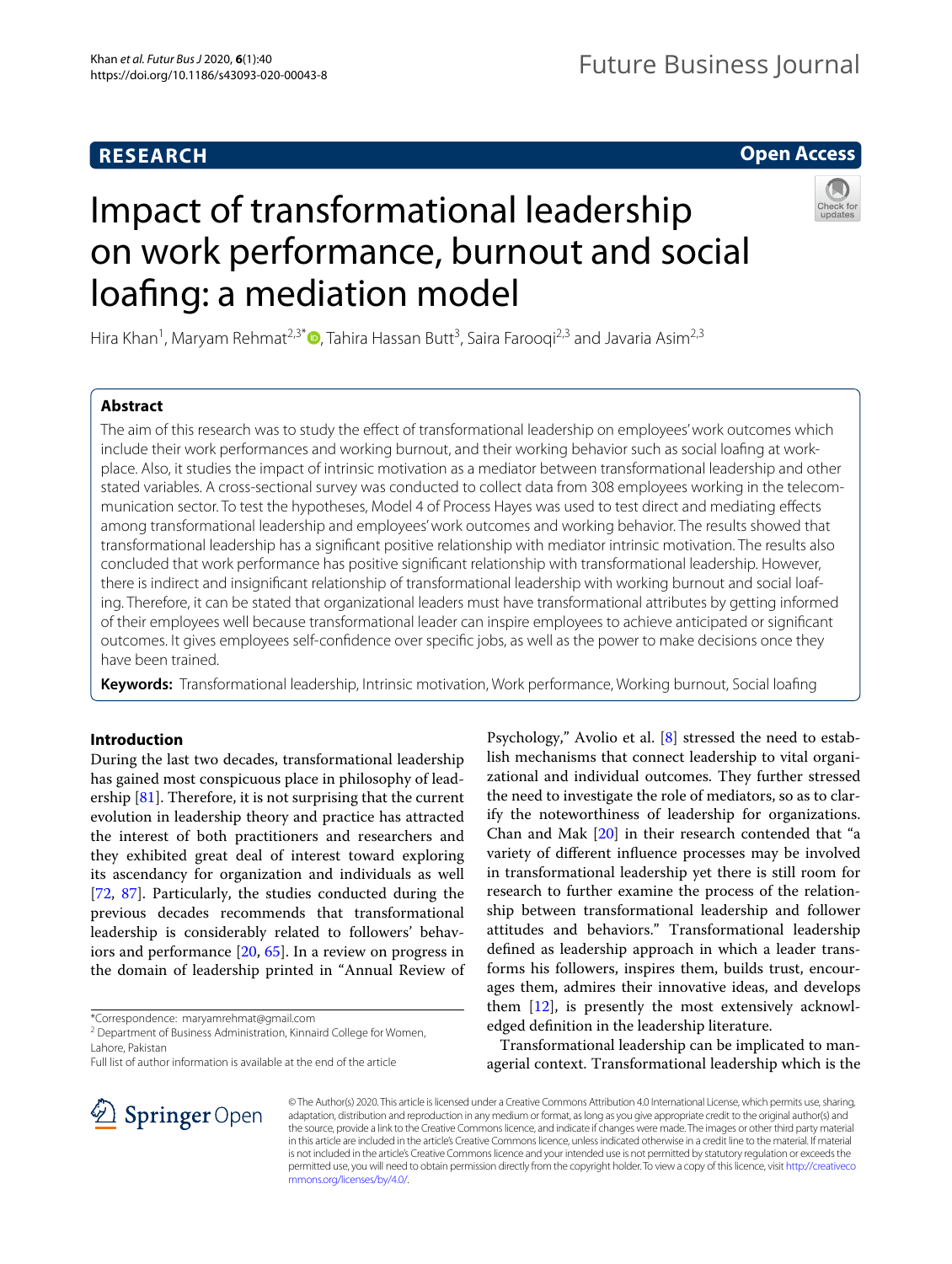leader's competency to get performance of employees beyond expectations, can be more helpful and benefcial in enhancing one's ability to intrinsically motivate them. It can improve psychological empowerment as well [\[85](#page-12-2)]. Transformational leadership has four components which are: (i) idealized infuence, (ii) inspirational motivation to enhance confdence, (iii) intellectual stimulation, and (iv) individualized consideration [\[13](#page-10-3)]. Idealized infuence is shown when a leader efficiently makes provision of accurate sense of mission and appropriately visualizes it. Inspirational motivation can be defned as leadership attitude which deals with emotional traits of employees, builds confdence in employees about their performances, appropriately communicates and provides actual feedback [[68\]](#page-11-2). Individual consideration refers to the support of leader for each follower. It may include training and coaching, allocating tasks according to the competence of each individual and supervision of performances [[92\]](#page-12-3). Intellectual stimulation describes the effort of leader to motivate and encourage his employees to be more adaptive and follow new technical approaches according to the varied situation. It may be advantageous to overcome the cues and hindrances which occur at multi stages [[14](#page-10-4)]. Transformational leaders can anticipate that employees will need transformational leadership when the work is more stressful and when the work is more meaningful [\[84](#page-12-4)].

Extant research on the transformational leadership tried to explore its "black box" and presented empirical confrmation of its direct fruitful consequences for followers' outcomes including work performance [\[16,](#page-10-5) [44](#page-11-3), [52,](#page-11-4) [90](#page-12-5)], burnout [[40,](#page-11-5) [82](#page-12-6)], and social loafng [\[5](#page-10-6)]. Nevertheless, there exists some room for further research, explaining the specifc mechanisms by which transformational leadership infuence such individuals' behavior and psychological state particularly at organizational level [\[16](#page-10-5)]. Hence, this study aims at providing new comprehension of how and why and under what circumstances transformational leadership infuences work performance, burnout and social loafng of employees, in Pakistani context.

Transformational leadership tends to maximize the level of professional performance of work In addition to provided literature on association of transformational leadership and work performance; researchers indicate that organizations of diverse structures highly depend upon the performance of its workers. Past studies have empirically established the positive association between work performance and transformational leadership [\[9](#page-10-7)]. Transformational leaders inspire their followers to have shared vision of targeted goals and standards of performance defned by the organization and also facilitate them achieve it  $[4]$  $[4]$ . Another factor which is highly infuenced by transformational leadership is employee's burnout which may be decreased through this particular style of leadership. Prevalence of stress is highly probable in any organizational sector [[73\]](#page-11-6). Transformational leadership is most infuencing factor which enhances the employee's ability to deal with all kind of circumstances as such leader provide supportive circumstances to employees so that they can maintain the optimum level of mental health through inspirational motivation and also enhances their confdence level [[28,](#page-11-7) [93](#page-12-7)].

"Social loafng is the inclination of putting less efort while working in a team than working alone" [[5\]](#page-10-6). Transformational leader, while working in a group, follows a strategy in which he can allocate various assignments and tasks according to the competencies of employee and he must evaluate performances of each individual. Social loafng is a psychological aspect of an individual which may difer from situation to situation and individual to individual [\[55](#page-11-8)]. Leadership literature has established that individualized consideration by the leader may defate the degree of social loafng [\[45](#page-11-9)].

Building on the previous literature, this research incorporated employee intrinsic motivation as a factor that explains the linkage of transformational leadership with employee work performance, burnout and social loafing. Intrinsic motivation which is "the implementation of an action for the inherent satisfaction rather than for external reasons" [[63\]](#page-11-10). Undeniably, the motivation of current workforce is not much reliant on extrinsic rewards. Rather material rewards may decline job performance in complex jobs with diverse responsibilities [\[30](#page-11-11)]. Further, in order to perform their duties efectively in today's dynamic work environment, the employees need to have an elastic and highly fexible work arrangement. For that reason and for instilling good motivation among workers, organizations not only offer extrinsic rewards to them but also plan to enhance their intrinsic motivation [\[63](#page-11-10)]. Transformational leadership is the leadership approach which contributes to present a clear and justifed organizational vision and mission by motivating workers to work toward idea through developing association with employees, consider employees' requirements and assisting them to exert their potential positively, participates to positive outcomes for an organization  $[31]$  $[31]$ . Employees whose work competencies are encouraged by the leader are more likely to have higher intrinsic motivation and resultantly perform better at work. They become more focused and try to accomplish organizational goals by taking their own interests. There also exists indirect association between employees' burnout and transformational leadership through mediating efect of intrinsic motivation [\[28](#page-11-7)]. Transformational leaders focus more on individual requirements and they build strong association with their employees who are supposed to perform with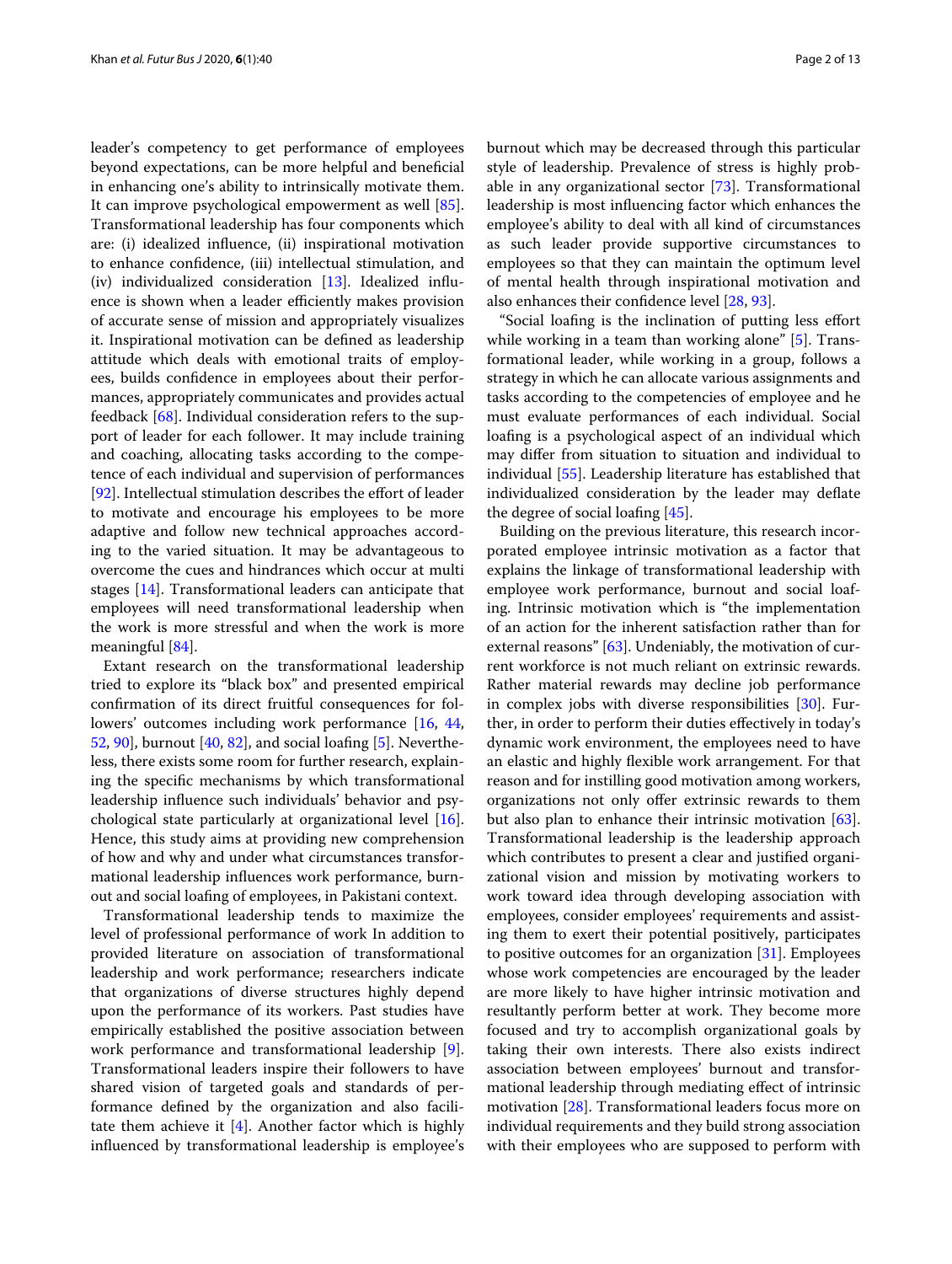higher objectives, which enhances employees' intrinsic motivation. Such motivation keeps them away from burning out [\[6](#page-10-9)]. We further argued that intrinsic motivation mediates the relationship between transformational leadership and social loafng. Previous studies indicate that role of intrinsic motivation discourages social loafing as it does not happen circumstantially only, but it also happens whenever an employee is low in intrinsic moti-vation [[5\]](#page-10-6).

This research makes provision of signifcant contribution in the literature of organizational behavior by enriching our understanding of the conditions under which transformational leadership infuences employee performance, burnout and social loafng. The fndings of our research allow organizations and its management to comprehend how efficiently and effectively they can follow a policy or some kind of advanced strategy in order to intrinsically motivate their employees so that they can increase the level of work performance and defate burnout and social loafng in employees.

## **Literature review**

#### **Transformational leadership and intrinsic motivation**

Envisioning visions and motivating are two core jobs of efective leadership [[24\]](#page-11-13). According to traditional transformational leadership literature, transformational leaders guide and encourage employee mindfulness by enunciating a vision that escalates employees' consciousness and consideration for the signifcance of organizational values, goals, and performances [[42\]](#page-11-14). Thusly, fundamental to the theory on transformational leadership is a strong accentuation on the part of a combined vision; that is, an idealized arrangement of objectives that the organization seeks to accomplish one day [\[18](#page-10-10)]. Transformational leaders, through clear enunciation, have their utmost infuence on the followers' sentiments by cultivating a feeling of success and profciency in them. Transformational leaders are much capable to improve organizational outcomes according to the market requirements by developing human resources and creating justifed modifcations [\[34](#page-11-15)]. The reason to acquire specifc knowledge is associated with the degree that what is the level of intrinsic motivation of a person and how he is keen to get knowledge by developing particular competencies and meaningful learning [\[78](#page-12-8)]. Transformational leadership has power to enhance the ability of psychological empowerment which is referred as intrinsic motivation  $[85]$ . According to  $[74]$  $[74]$ , the idea of motivation is known as "the set of reasons why people behave in the ways they do", for example, intrinsic motivation is "the motivational state in which the employees are driven by their interests in the work rather than a contract-forrewards approach to completing a task" [\[24\]](#page-11-13). A study by Koh et al. [[51](#page-11-17)] identifed that intrinsic motivation is highly infuenced by the transformational leadership, as the transformational leader guides and supports efectively, self-motivation to be an efective and benefcial part of an organization increases as well.

Transformational leadership comprises four interconnected behavioral dimensions including "idealized infuence, inspirational motivation, intellectual stimulation, and individualized consideration" [\[11](#page-10-11)]. All behavioral dimensions can infuence employees' intrinsic motivation. First, transformational leaders utilize idealized influence and offer inspirational motivation through communicating an alluring collective vision [\[91](#page-12-9)]. This collective vision provides a meaningful idea of team's tasks by a leader which increase the intrinsic motivation of employees [\[75\]](#page-11-18). Transformational leadership can develop positive outcomes such as optimism and high self-interests in all members of team which ultimately increase the pleasure and job satisfaction relevant to the task [[26](#page-11-19)]. Second, the intellectual stimulation of transformational leaders boosts team members' confdence to develop more efective emotional and situational stability and resolving their problems by their own selves [\[11](#page-10-11)]. They are also motivated to understand and encourage the basic knowledge and skills of other coworkers to share new ideologies. Third, transformational leaders diferentiate individuals' ideas and interests, promote their ideas to describe their uniqueness, and consider them through individualized consideration  $[11]$  $[11]$ . When employees observe the behaviors of their leaders, all of them feel motivated and try to construct one another's ideas and competencies to create innovative solutions of problems. Therefore, in this article, we expect that all dimensions of transformational leadership encourage employees to invest higher willingness and energy in their work and tasks which exhibit their higher intrinsic motivation. Therefore, it can be hypothesized that:

**H1** Transformational leadership relates positively to intrinsic motivation.

## **Transformational leadership, intrinsic motivation and work performance**

Intrinsic motivation is highly associated with the work performance. Intrinsic motivation may be defned as "the doing of an activity for its inherent satisfactions rather than for some separable consequence but it is rare for employees to experience intrinsic motivation in all of their tasks" [[76\]](#page-11-20). Intrinsic motivation is generated for self-developing attributes that refers to make an individual ready to be the part of learning procedure without having interests of extrinsic rewards  $[83]$  $[83]$ . Intrinsic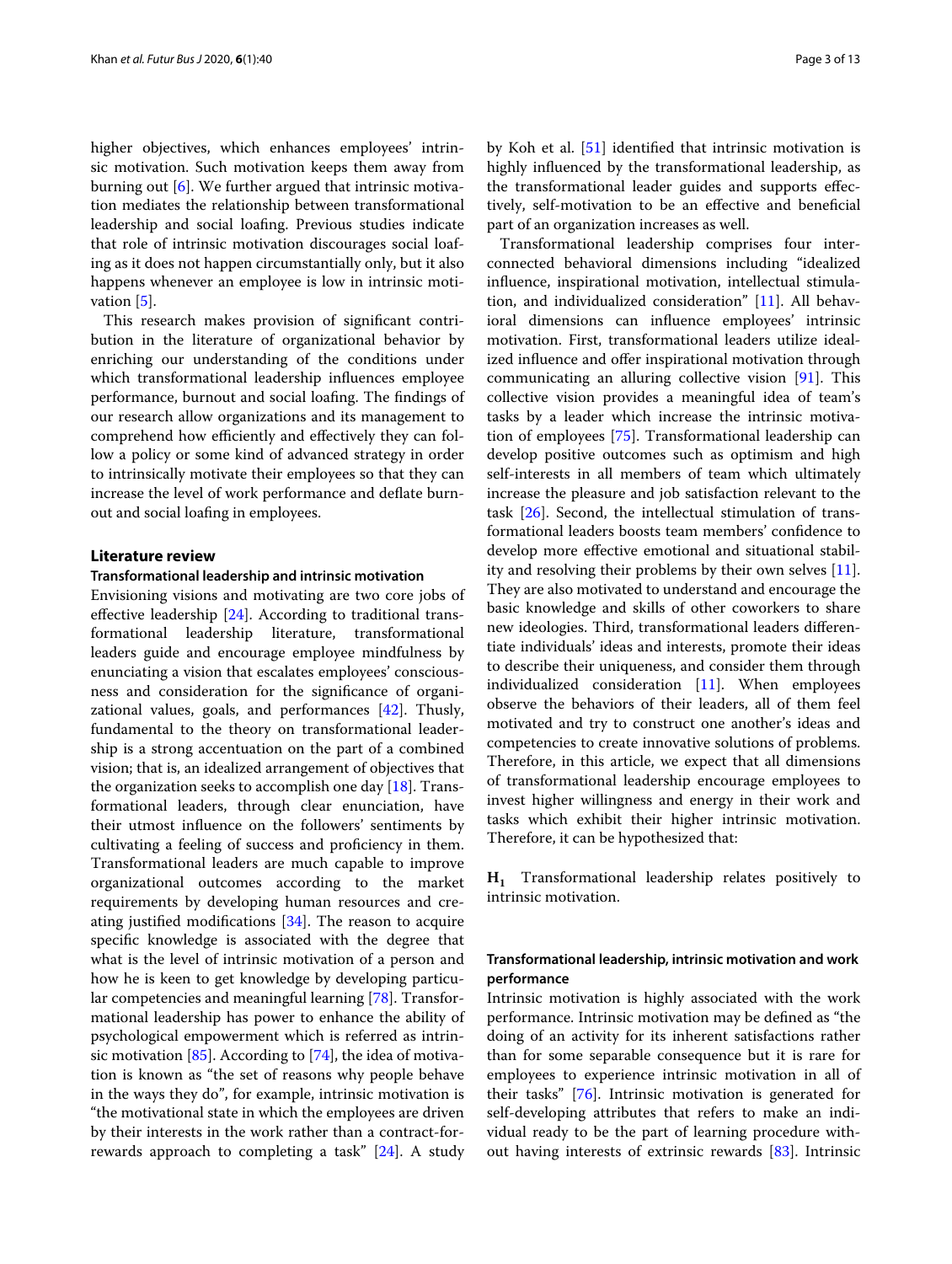motivation is basically the degree of an individual's interest in a task completion and how he engages himself in work [[3\]](#page-10-12). It describes the psychological development process with an employee's performance [\[85](#page-12-2)].

According to recent operational settings, enhancing the employees' motivation has become one of most impactful human resources strategy. Most of the organizations are tending to build up, sustain and grow their HR strategies, just to motivate their employees so that short-term and long-term goals and objectives can be achieved. In recent researches, there are numerous variables which can be infuenced by employees' intrinsic motivation like performance, creativity, and relevant outcomes. For example, it has been stated that behavior of an individual infuences the work outcomes which are performance and quality as well  $[10]$  $[10]$ . It is strongly evidenced that motivation has a most important role between cognitive abilities and work performance. Gist [[37\]](#page-11-21) suggested that short term goals can be achieved through self-interest of an individual. Also, a research indicates that there is a signifcant and direct relationship of intrinsic motivation and job performance [[43\]](#page-11-22). Furthermore, an employee's intrinsic motivation illustrates an important contribution in organizational progress and growth [[39\]](#page-11-23). The work performance indices are constructed for the degree of performance, not only for the individual level always; it also includes group and organizational performances [\[2](#page-10-14)]. In most employment situations, where intrinsic motivation of an employee is supposed to be high, the employee usually tries to acquire continual employment,and he/ she develops interpersonal associations with his subordinates, perform better at job as they take pleasure in the process of fnishing their tasks efectively [\[38](#page-11-24)]. Conversely, if the worker feels de-motivated, it can be resulted in low performance of work. Thus intrinsic motivation may be concluded with better performance of work while meeting organizational targets and goals [[7\]](#page-10-15).

As we propose the direct relationship of intrinsic motivation and performance, it may be stated that the intrinsic motivation can actively infuence the performance of work as a signifcant workplace outcome [\[19](#page-10-16)]. Therefore, we hypothesize that:

**H2** Intrinsic motivation relates positively to employee work performance.

In current research, we posit that intrinsic motivation is one of the main mechanisms by which transformational leaders infuence employees' job performance. Transformational leaders may help to ensure individual's inner motivation to perform a task efficiently which in turn increases their work performance .These leadership approaches are advantageous for both individual and organizational growth [[36\]](#page-11-25). In fact, it is justifed to examine how leaders motivate their employees and this motivation enhances their performance [\[12](#page-10-2)]. In line with the previous literature  $[22, 23]$  $[22, 23]$  $[22, 23]$  $[22, 23]$  $[22, 23]$ , we expect that transformational leadership enhances individuals' intrinsic motivation which in turn will signifcantly predict employee job performance. Intrinsic motivation is known as selfdirected type of motivation and represents the highest commitment and stability with the self [\[25\]](#page-11-26). A variety of researches indicate that higher intrinsic motivation result in better performance [[89\]](#page-12-11) as intrinsic motivation inspires and encourages employees to work more efficiently. Therefore, it can be hypothesized:

**H3** Intrinsic motivation mediates the relationship between transformational leadership and work performance.

## **Transformational leadership, intrinsic motivation and employee's working burnout**

Intrinsically motivated employees persistently focus on their tasks and jobs because they fnd themselves more focused, attentive and exert their best efforts while being a part of an organization and in achieving the goals of their employing organization [\[76](#page-11-20)]. Burnout is a psychological and mental condition which happens in response to high stress level at job; it is a multi-dimensional concept which covers the following three aspects: emotional exhaustion, depersonalization, and decreased personal focus for accomplishment of goals [[77\]](#page-12-12). Burnout afects the interpersonal relationship of employees too [[58](#page-11-27)].

Prior research indicates that there is contrary efect of intrinsic motivation on employee's working burnout [[70\]](#page-11-28). Intrinsically motivated employees fnd their jobs more interesting, are more optimistic, put more effort in their work, and have higher perseverance level because they gain contentment and fulfllment from performing a task itself [\[15\]](#page-10-19). Vallerand [[88\]](#page-12-13) in his study exhibit that "employees with high intrinsic motivation have higher level of vitality, positive efect, self-esteem, absorption, concentration, effort, and persistence" and when such employees went through the felling of burnout, they have more personal resources to surmount this situation. Such employees feel less exhausted, less stressed and more focused toward contributing in organization's progress [[49\]](#page-11-29). Intrinsically motivated employees feel less pressure and low stress level rather than the employees who are low in motivation  $[69, 71]$  $[69, 71]$  $[69, 71]$  $[69, 71]$  $[69, 71]$ . Intrinsic motivation of employees' can be negatively associated with their burnout [\[70\]](#page-11-28).Therefore; the employees who are high in intrinsic motivation can decrease their burnout at workplace [[50\]](#page-11-32). Thus, it can be hypothesized that: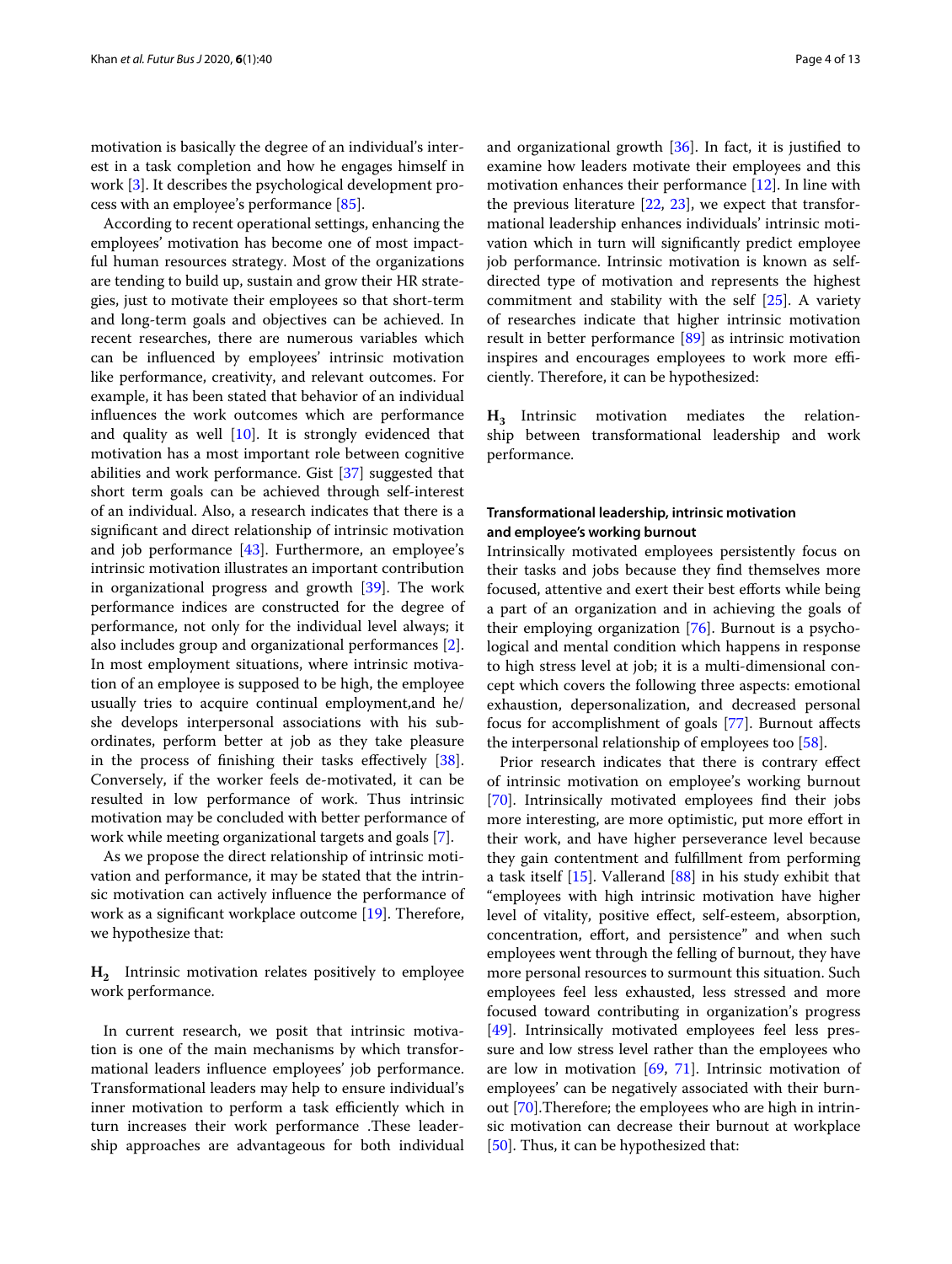**H4** Intrinsic motivation is negatively associated to employee's working burnout.

In current research, we propose that intrinsic motivation plays a mediating role between transformational leadership and burnout. Burnout is the major concern for organizations as it infuences the relevant outcomes. It results in low productivity and commitment. Hence, it causes the high turnover and absenteeism in employees [[82\]](#page-12-6). Studies indicate that leaders highly contribute to employees' health and welfare as well [\[80](#page-12-14)]. But the relationship between leadership behaviors and employee burnout is less studied yet [[41](#page-11-33)]. As mentioned earlier, there exists a positive relationship between transformational leadership and intrinsic motivation which in turn make them more competent, teach them how to handle and manage stressful conditions and reduce their burnout. Therefore, we hypothesize that:

**H5** Intrinsic motivation mediates the relationship of transformational leadership and employee's working burnout.

## **Transformational leadership, intrinsic motivation and social loafng**

Social loafng is defned as the tendency of individuals who exert less effort and their productivity decreases when working in groups than working individually [\[21](#page-10-20), [33,](#page-11-34) [57](#page-11-35), [79](#page-12-15)]. It is a negative employee behavior and is particularly shown by individuals with lower motivation [[1\]](#page-10-21). These kinds of behaviors can be resulted in low productivity and poor commitment toward a task [[62\]](#page-11-36) and organization as well.

Social loafng is common practice and can be observed in every organizational setting, across age and gender and in diferent professions and various cultures [\[46](#page-11-37)]. This is more alarming that it can be seen at every single workplace and considered as misconduct. The variety of factors is studied in infuence of social loafng, but there is still an insufficiency of individual inherent factors such as intrinsic motivation which is part of this research framework.

"Intrinsic motivation which describes an inherent tendency that individuals engage in activities due to their inner interests, pleasure and satisfaction" [[70\]](#page-11-28) is negatively linked to Social loafng. George [\[33\]](#page-11-34) established in his study on 221 salespeople that intrinsic task involvement is negatively linked to social loafng. He further exerted that intrinsically motivated individuals may have self realization that their efforts are vital for the success of their team/group and for organization as well and therefore they are less likely to be engaged in social loafng. He/she would try his/her own best to exert extra effort to accomplish the goals and tasks assigned by the leader.

Therefore, we hypothesize that:

H<sub>6</sub> Intrinsic motivation is negatively linked to social loafng.

Intrinsic motivation may be described as the inherent process that initiates attributes, behaviors and what defnes people to moves or act [\[27](#page-11-38)]. Self-determination theory indicates that there are diferent levels of motivation. Intrinsic motivation is at the most independent end of the scale because an individual opts to get engaged in any conduct according to his own choice [\[32](#page-11-39)]. A leader motivates his employees by incorporated strategies which results in better achievement of goals and objectives of a frm or organization. Gilbert et al. [[35\]](#page-11-40). Social loafing is defined as a reduced amount of effort and motivation while being a part of group or working in a team as compared to working individually [[46\]](#page-11-37). Social loafing is well-known phenomena and can be found in all of the organizations, across gender, and age and in various occupations and diferent cultures [[46](#page-11-37)].

Social loafng is considered as a big hindrance in organizational growth as well. It causes low potential  $[61]$  $[61]$ , low productivity [[29\]](#page-11-42), and low motivation of other team members too  $[67]$  $[67]$ . It decreases the overall efficiency, productivity and performance of the team [[47](#page-11-44)]. Social loafing is widely spread term which is also known as social disease [\[54\]](#page-11-45).

In line with this connection, social loafng is a big moral and social issue since it is an option that "involves modifying the life plan of another individual or group of individuals" [[60](#page-11-46)]. On contrast, if a transformational leader motivates his employees and encourages their performance on individual basis, then through individualized considerations and inspirational motivation, social loafing can be decreased. Therefore, it can be hypothesized:

**H7** Intrinsic motivation mediates the relationship of transformational leadership and social loafng.

#### **Mediating role of intrinsic motivation**

**between transformational leadership and social loafng** (Fig. [1\)](#page-5-0).

## **Methods**

## **Sample and data collection**

The data was collected through survey via emails, online surveys and printed questionnaires through convenience sampling from individuals working in the telecommunication sector. The participants were informed about the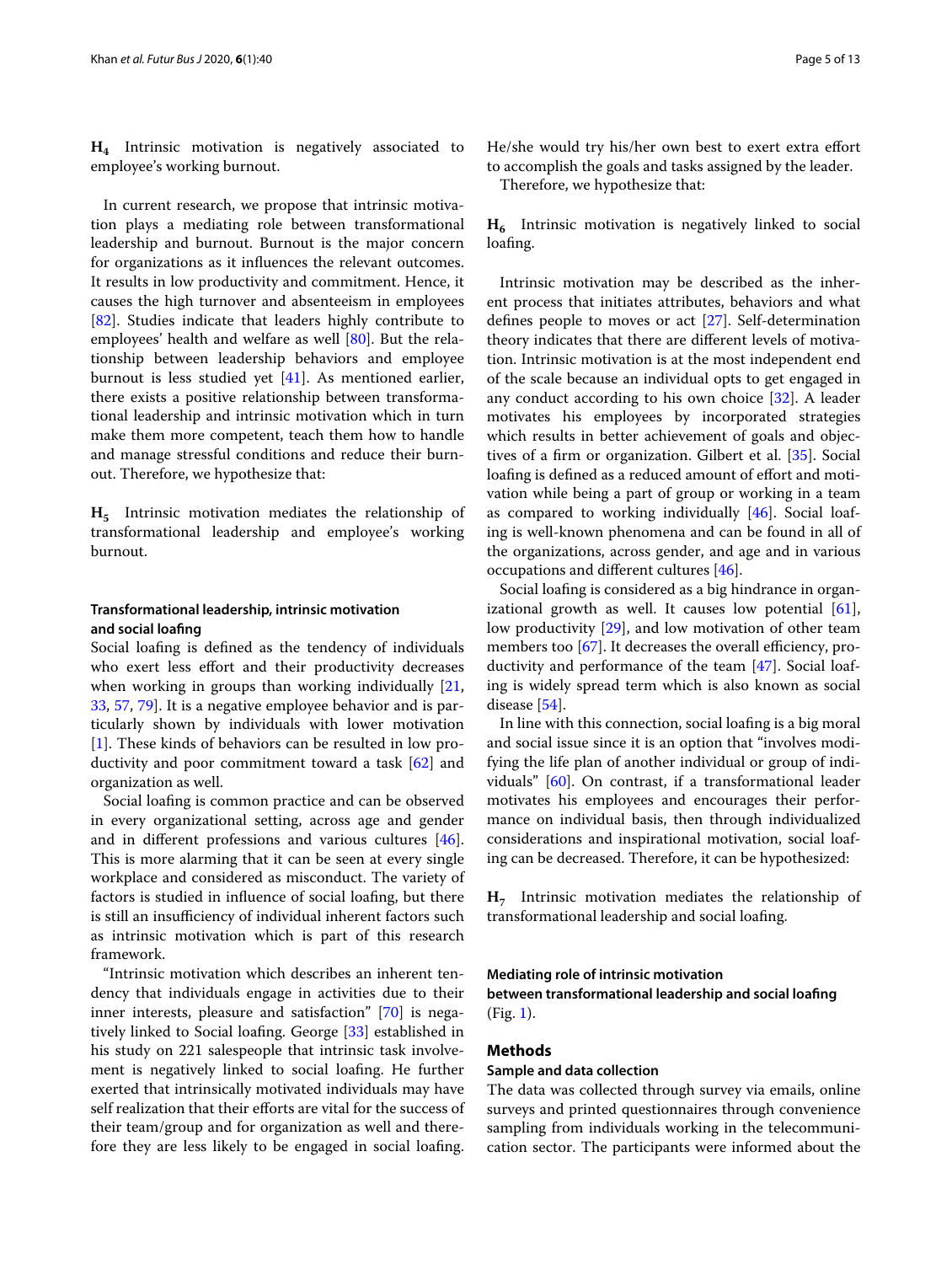

<span id="page-5-1"></span><span id="page-5-0"></span>**Table 1 Frequency analysis of participants**

|                  | Frequency      | Percentage |
|------------------|----------------|------------|
| Gender           |                |            |
| Male             | 269            | 87.3       |
| Female           | 39             | 12.7       |
| Age              |                |            |
| $20 - 25$        | $\overline{2}$ | 0.6        |
| $26 - 30$        | 77             | 25.0       |
| $31 - 35$        | 81             | 26.3       |
| $36 - 40$        | 95             | 30.8       |
| Above 40         | 53             | 17.2       |
| Qualification    |                |            |
| Diploma          | $\overline{2}$ | 0.6        |
| Intermediate     | 17             | 5.5        |
| <b>Bachelors</b> | 135            | 43.8       |
| Masters          | 153            | 49.7       |
| Ph.D             | 0              | 0          |

objective of this study and the assurance of confdentiality and anonymity of their responses. Respondents were assured that their information will not be assessed by any individuals except those who are authorized. After removing the duplicates, outliers and responses with missing data, we obtained 308 valid responses for further data analysis Table [1](#page-5-1) depicts the demographic characteristics of the respondents.

#### **Measures**

## *Transformational leadership*

Transformational leadership was measured by McColl-Kennedy and Anderson [\[59\]](#page-11-47) four-item scale. Six-point Likert scale (1—strongly disagree to 6—strongly agree) was used to measure responses. This is the most widely used scale to measure transformational leadership. Cronbach's alpha for transformational leadership scale is 0.84.

#### *Intrinsic motivation*

In this study, Liu et al. [\[56](#page-11-48)] four-item scale was adopted to measure intrinsic motivation. To record the responses fve-point Likert scale was used (1—strongly disagree to 5—strongly agree). Cronbach's alpha for intrinsic motivation scale is 0.89.

## *Work performance*

To measure work performance [[19\]](#page-10-16) four-item scale was adopted. Five-point Likert scale (1—much worse to 5 much better) was used to measure responses. Cronbach's alpha of work performance scale is 0.80.

## *Working burnout*

Working burnout was measured by Kristensen et al. [\[53](#page-11-49)]. Seven items with fve-point Likert scale (1–never to 5 always) was used. Cronbach's alpha of burnout scale is 0.88.

#### *Social loafng*

Social loafng was measured by Akgunduz and Eryilmaz [[1\]](#page-10-21). Four items with fve-point Likert scale (1—strongly disagree to 5—strongly agree) was used. Cronbach's alpha of social loafng scale is 0.80.

## **Data analysis**

After data collection, the reliability, correlation was calculated by using SPSS software. Research model was tested using Hayes Process Model 4.

#### **Results**

#### **Descriptive statistics**

Table [2](#page-6-0) describes descriptive statistics of all the study variables including the mean, standard deviation, and correlation. Correlation coefficients are in the anticipated directions and provide preliminary support for our study hypotheses. Our results depicts that transformational leadership and intrinsic motivation  $(r=0. 29, p<0.01)$ are positively and signifcantly correlated. Further intrinsic motivation is signifcantly associated with work performance  $(r=.30, p<0.01)$ ; working burnout  $(r=-0.59,$ *p* < 0.01); social loafing (*r* = −0.15, *p* < 0.01).

#### **Reliability analysis**

To examine the consistency of the variables, reliability analysis is calculated. The reliabilities of all the variables with number of items are summarized in Table [3](#page-6-1). The values between 0.84 and 0.8 indicate good reliability. The reliability of transformational leadership is 0.84 which is good, and intrinsic motivation shows another good reliability which is 0.89. Working burnout shows 0.88 reliability. The reliability of work performance is 0.8 and the reliability of social loafng is 0.8 which is also good. So this explains that the data used is reliable.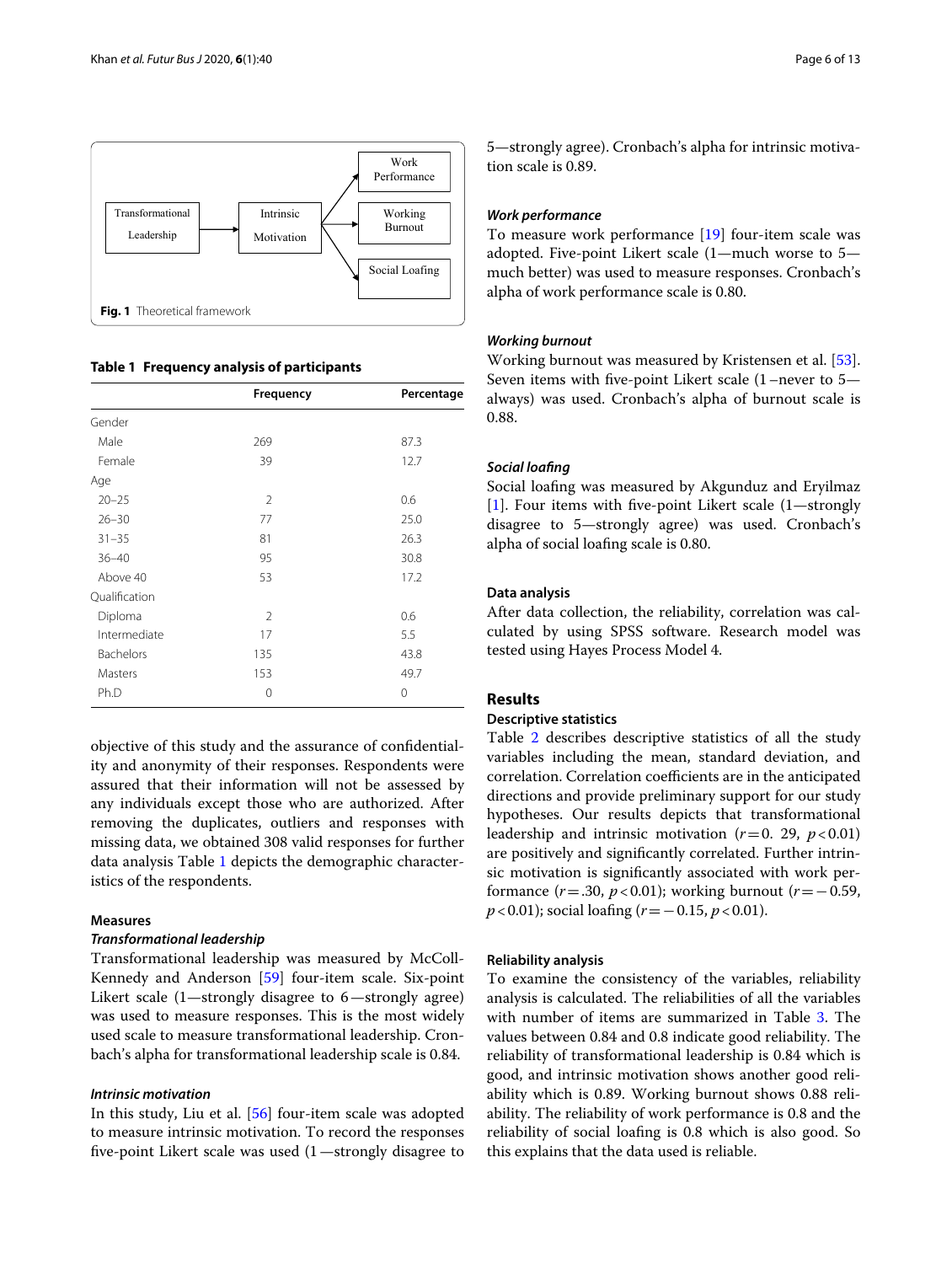| <b>Variables</b>               | Mean | SD   |          |          |          |         |        |
|--------------------------------|------|------|----------|----------|----------|---------|--------|
|                                |      |      |          |          |          |         |        |
| 1. Transformational leadership | 4.44 | 1.00 | (0.84)   |          |          |         |        |
| 2. Intrinsic motivation        | 2.98 | 1.11 | $.29***$ | (0.89)   |          |         |        |
| 3. Working burnout             | 3.25 | 0.97 | $-.20**$ | $-59**$  | (0.88)   |         |        |
| 4. Work performance            | 3.95 | 0.76 | $.17***$ | $.30**$  | $-.24**$ | (0.80)  |        |
| 5. Social loafing              | .87  | 0.68 | $-.48**$ | $-15***$ | $.23***$ | $-17**$ | (0.80) |

<span id="page-6-0"></span>**Table 2 Mean, standard deviations and correlations**

*N*=308; Cronbach's alpha (reliability coefficients) is on the diagonal in parentheses

\**P*<0.05; \*\**P*<0.01

#### <span id="page-6-1"></span>**Table 3 Reliability statistics**

| <b>Scales</b>                  | No. of items | Cronbach's'<br>value |
|--------------------------------|--------------|----------------------|
| 1. Transformational leadership | 4            | 0.842                |
| 2. Intrinsic motivation        | 4            | 0.893                |
| 3. Working burnout             | 7            | 0.877                |
| 4. Work performance            | 4            | 0.800                |
| 5. Social loafing              | 4            | 0.802                |

Regression analysis



#### <span id="page-6-2"></span>**Hypothesis testing**

#### *Results of mediation for work performance*

Firstly, we investigated the impact of Transformational Leadership (X) on Work Performance (Y) through mediating factor of Intrinsic Motivation (M). Results justify that total efect of transformational leadership on work performance (path c, Fig. [2](#page-6-2)) is signifcant (*β*=0.13,  $t=3.07$ ,  $p<0.01$ ) as shown in Table [4.](#page-7-0) The relationship between transformational leadership and intrinsic motivation (path a, Fig. [4](#page-9-0)) is highly signifcant and positive which support Hypothesis 1 also  $(\beta = 0.31, t = 5.20,$  $p$ <0.01). Furthermore, the findings showed that the relationship between Intrinsic Motivation and Work

Performance (path b, Fig. [2\)](#page-6-2) is positive and signifcant relationship ( $\beta$ =0.19, *t*=4.79, *p* < 0.01).

Our overall fndings represent that there is positive and signifcant impact of transformational leadership on work performance (path *c*′, Fig. [2](#page-6-2)) through the mediation of intrinsic motivation ( $\beta$ =0.07, *t*=1.68, *p*>0.01) which accepts Hypothesis 3.

#### *Results for mediation for working burnout*

In this model we studied the relationship of Transformational Leadership $(X)$  and Working Burnout  $(Y)$  through mediating role Intrinsic Motivation (M). Results indicated that total efect of transformational leadership on working burnout is significant  $(\beta = -0.19, t = -3.51,$ *p*<0.01 We examined the relationship between the mediator, Intrinsic Motivation and the dependent variable, Working Burnout (path *b*, Fig. [3](#page-7-1)). The fndings showed a signifcant and negative relationship (*β*=−0.50, *t*=−11.98, *p*<0.01). This fnding supports Hypothesis 4. As it is shown in Table [5](#page-8-0) the fnal results determined a signifcant relationship between transformational leadership and working burnout with mediation of intrinsic motivation (path *c*′, Fig. [3\)](#page-7-1) (*β*=−0.03, *t*=−0.66, *p*>0.01). Therefore Hypothesis 5 is accepted.

#### *Results for mediation forsocial loafng*

Our third and last fnding for studied relationship between transformational leadership and social loafng through mediator intrinsic motivation, are presented in Table [6](#page-8-1). According to the total efect model, the relationship between transformational leadership and social loafing (path *c*, Fig. [4\)](#page-9-0) is significant and negative  $(\beta = -0.32,$ *t*=−9.57, *p*<0.01) as shown in Table [6](#page-8-1).

The outcomes showed that intrinsic motivation and social loafing (path  $b$ , Fig. [4\)](#page-9-0) are insignificantly and related relationship ( $\beta$ =−0.01, *t* =−0.31, *p*>0.01) which opposes Hypothesis 6.

Our last fnding determined that transformational leadership does not have a signifcant negative impact on social loafng (path *c*′, Fig. [3\)](#page-7-1), while controlling intrinsic motivation (*β*=−0.32, *t*=−9.07, *p*<0.01). Thus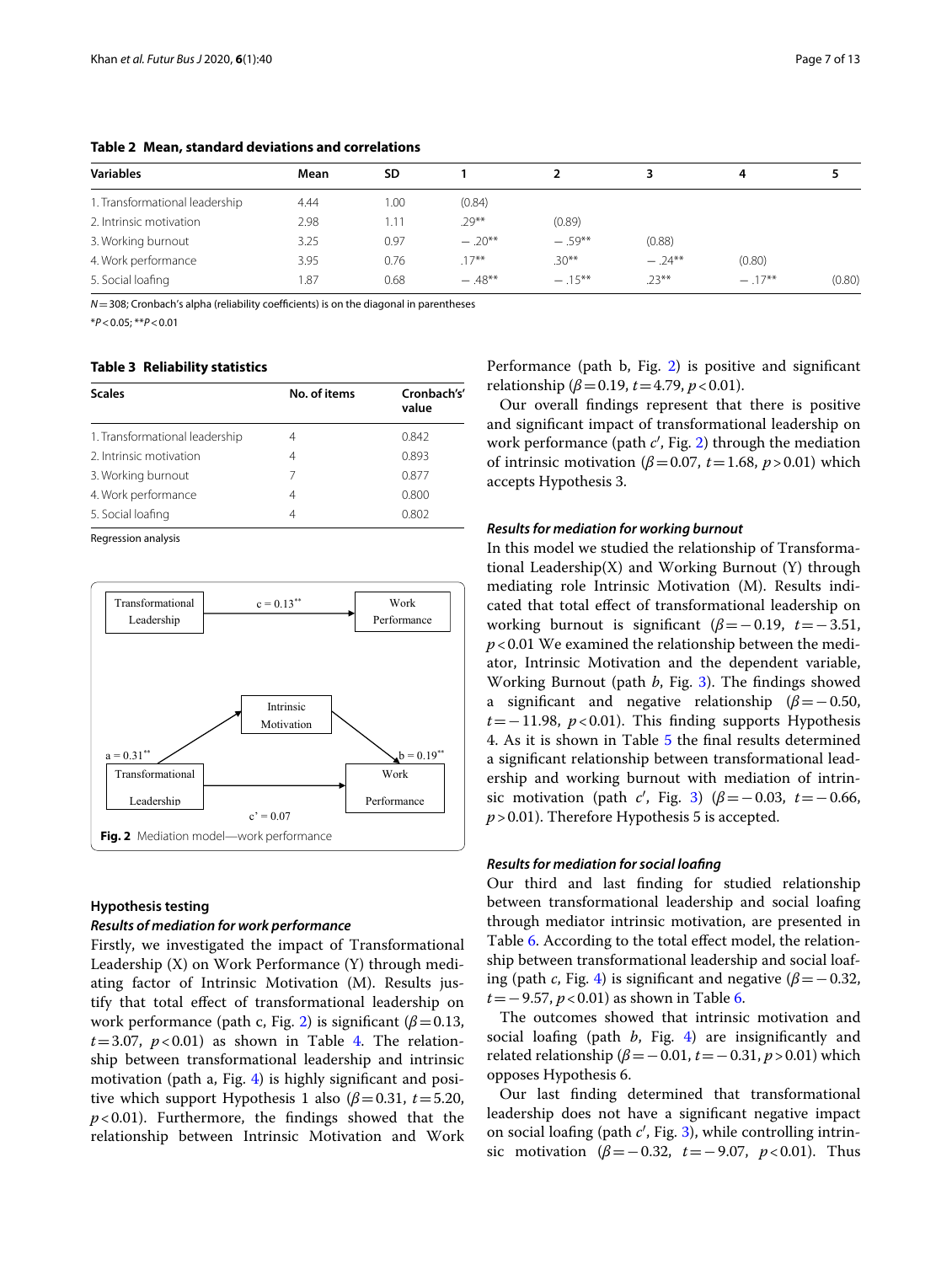| <b>Direct effect model</b>      |       |      |                                    |       |      |
|---------------------------------|-------|------|------------------------------------|-------|------|
| Predictor                       |       |      | Outcome = M (intrinsic motivation) |       |      |
|                                 |       | β    | <b>SE</b>                          | t     | р    |
| X (transformational leadership) | a     | 0.31 | 0.06                               | 5.20  | 0.00 |
| Constant                        | Iı    | 1.57 | 0.28                               | 5.67  | 0.00 |
| <b>Direct effect model</b>      |       |      |                                    |       |      |
| Predictor                       |       |      | Outcome = Y (work performance)     |       |      |
|                                 |       | β    | <b>SE</b>                          | t     | p    |
| X (transformational leadership) |       | 0.07 | 0.04                               | 1.68  | 0.09 |
| M (intrinsic motivation)        | h     | 0.19 | 0.04                               | 4.79  | 0.00 |
| Constant                        | $l_2$ | 3.07 | 0.19                               | 15.41 | 0.00 |
| <b>Total effect model</b>       |       |      |                                    |       |      |
| Predictor                       |       |      | Outcome = Y (work performance)     |       |      |
|                                 |       | β    | <b>SE</b>                          | T     | p    |
| X (transformational leadership) | C     | 0.13 | 0.04                               | 3.07  | 0.00 |
| Constant                        | $l_3$ | 3.36 | 0.19                               | 17.15 | 0.00 |

<span id="page-7-0"></span>**Table 4 Results of simple mediation model for work performance**

 $N$  = 308; SE = standard error; bootstrap sample size = 500



<span id="page-7-1"></span>Hypothesis 7 is not accepted. Thus, it can be resulted that there is no mediation.

## **Discussion**

## **Theoretical contributions**

Although, previous researches have vastly recognized the direct impact of transformational leadership on positive employee work outcomes [[17,](#page-10-22) [48](#page-11-50)], yet not all employees do not respond to transformational leadership optimistically [[66\]](#page-11-51). This study overall, made an important contribution to the available literature mainly by including variables that are very essential for all work environments that are aiming toward high employee motivation and performance. The current study is a unique attempt to look at the relationship between of transformational leadership, employees' work performance, working burnout, and social loafng and intrinsic motivation in Asian context. This study contributes to the existing literature on transformational leadership since it is among the frst to investigate the indirect impact of transformational leadership on employees' work performance, working burnout, and social loafng through intrinsic motivation. Providing empirical evidence for association between transformational leadership (independent variable), work performance, working burnout and social loafng (dependent variables) through the mediating efect of intrinsic motivation. Our empirical results provide support for our hypothesized model except for the indirect efect of transformational leadership on social loafng through intrinsic motivation. Transformational leadership consists of four elements which are idealized infuence, inspirational motivation, intellectual stimulation and Individualized consideration [[13\]](#page-10-3). All of these elements showed very good reliability and consistency with each other. These elements actively participate to afect the outcome of intrinsic motivation [\[85](#page-12-2)].

This study shows that transformational leadership has a signifcant and positive relationship with employees' intrinsic motivation. Previous literature supports this fnding that transformational leadership promotes motivation in employees and develops positive psychological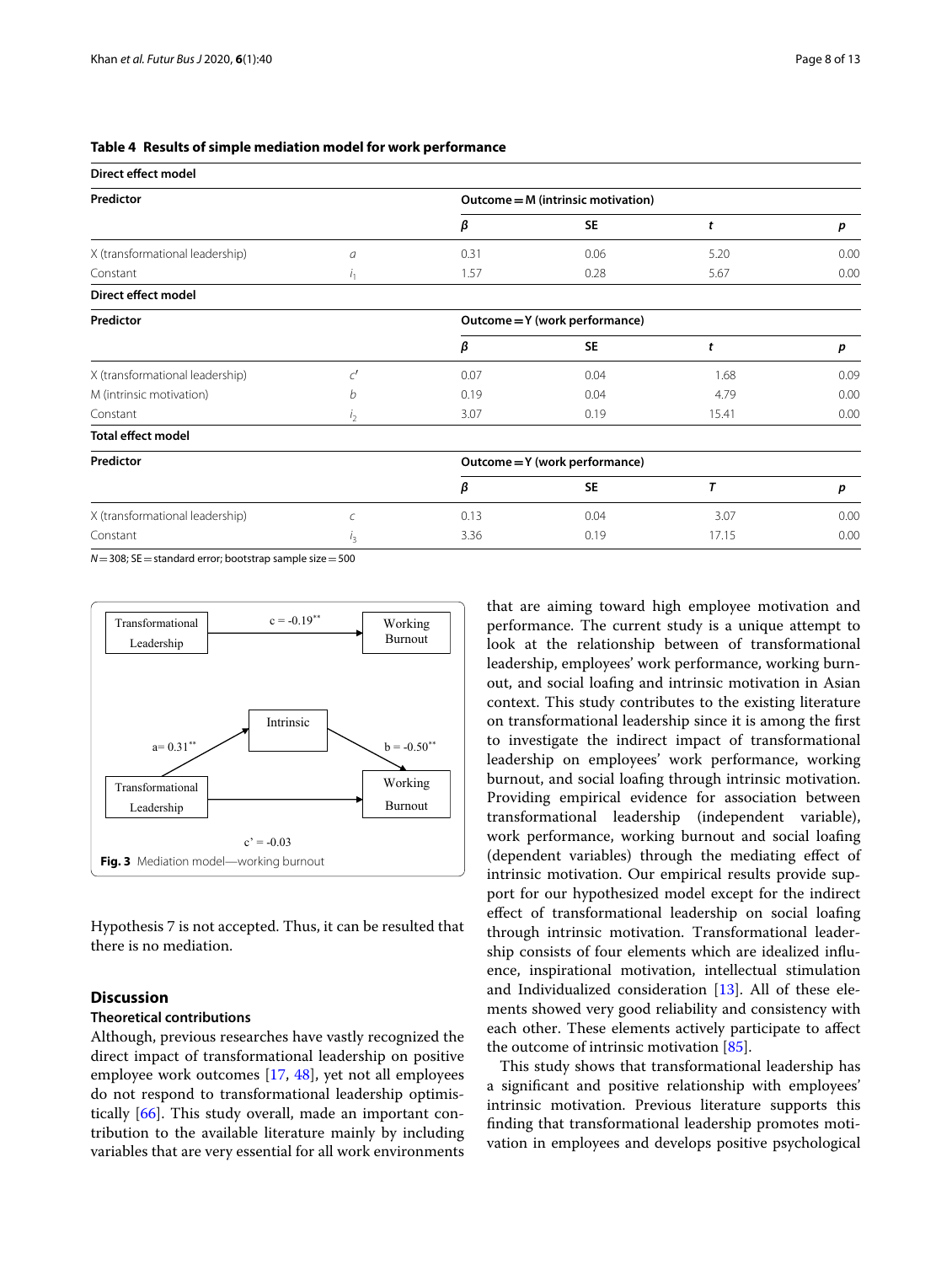## <span id="page-8-0"></span>**Table 5 Results of simple mediation model for working burnout**

| Direct effect model             |  |                                    |      |      |      |  |
|---------------------------------|--|------------------------------------|------|------|------|--|
| Predictor                       |  | Outcome = M (intrinsic motivation) |      |      |      |  |
|                                 |  |                                    | SΕ   |      |      |  |
| X (transformational leadership) |  | 0.31                               | 0.06 | 5.20 | 0.00 |  |
| Constant                        |  | 1.57                               | 0.28 | 5.67 | 0.00 |  |

|  |  | Direct effect model |
|--|--|---------------------|
|--|--|---------------------|

| Predictor                       |       | Outcome = Y (working burnout) |                               |          |      |  |
|---------------------------------|-------|-------------------------------|-------------------------------|----------|------|--|
|                                 |       |                               | <b>SE</b>                     |          | p    |  |
| X (transformational leadership) |       | $-0.03$                       | 0.04                          | $-0.66$  | 0.50 |  |
| M (intrinsic motivation)        | h     | $-0.50$                       | 0.04                          | $-11.98$ | 0.00 |  |
| Constant                        | 12    | 4.90                          | 0.21                          | 22.75    | 0.00 |  |
| <b>Total effect model</b>       |       |                               |                               |          |      |  |
| Predictor                       |       |                               | Outcome = Y (working burnout) |          |      |  |
|                                 |       |                               | <b>SE</b>                     |          | р    |  |
| X (transformational leadership) |       | $-0.19$                       | 0.05                          | $-3.51$  | 0.00 |  |
| Constant                        | $l_3$ | 4.10                          | 0.24                          | 16.55    | 0.00 |  |

*N*=308; SE=standard error; bootstrap sample size=5000

## <span id="page-8-1"></span>**Table 6 Results of simple mediation model for social loafng**

| Direct effect model             |                |                                    |           |         |      |  |
|---------------------------------|----------------|------------------------------------|-----------|---------|------|--|
| Predictor                       |                | Outcome = M (intrinsic motivation) |           |         |      |  |
|                                 |                | β                                  | <b>SE</b> | t       | р    |  |
| X (transformational leadership) | a              | 0.31                               | 0.06      | 5.20    | 0.00 |  |
| Constant                        | I <sub>1</sub> | 1.57                               | 0.28      | 5.67    | 0.00 |  |
| Direct effect model             |                |                                    |           |         |      |  |
| Predictor                       |                | Outcome = Y (social loafing)       |           |         |      |  |
|                                 |                | β                                  | <b>SE</b> | t       | p    |  |
| X (transformational leadership) | $\epsilon'$    | $-0.32$                            | 0.03      | $-9.07$ | 0.00 |  |
| M (intrinsic motivation)        | h              | $-0.01$                            | 0.03      | $-0.31$ | 0.75 |  |
| Constant                        | $l_2$          | 3.34                               | 0.16      | 20.28   | 0.00 |  |
| <b>Total effect model</b>       |                |                                    |           |         |      |  |
| Predictor                       |                | Outcome = Y (social loafing)       |           |         |      |  |
|                                 |                | β                                  | <b>SE</b> | t       | р    |  |
| X (transformational leadership) | C              | $-0.32$                            | 0.03      | $-9.57$ | 0.00 |  |
| Constant                        | $l_3$          | 3.33                               | 0.15      | 21.25   | 0.00 |  |

*N*=308; SE=standard error; bootstrap sample size=5000

states such as meaningfulness of work, experienced responsibility for the outcomes and knowledge of work results. It indicates that transformational leadership directly exerts its infuence by helping employees or followers to think more positively about themselves and

their tasks, by enhancing the quality of their relationships, and by creating environments that are fair, respectful, and supportive [[86](#page-12-16)] and all of these factors contribute positively toward employee's self motivation toward his/ her work (i.e., intrinsic motivation).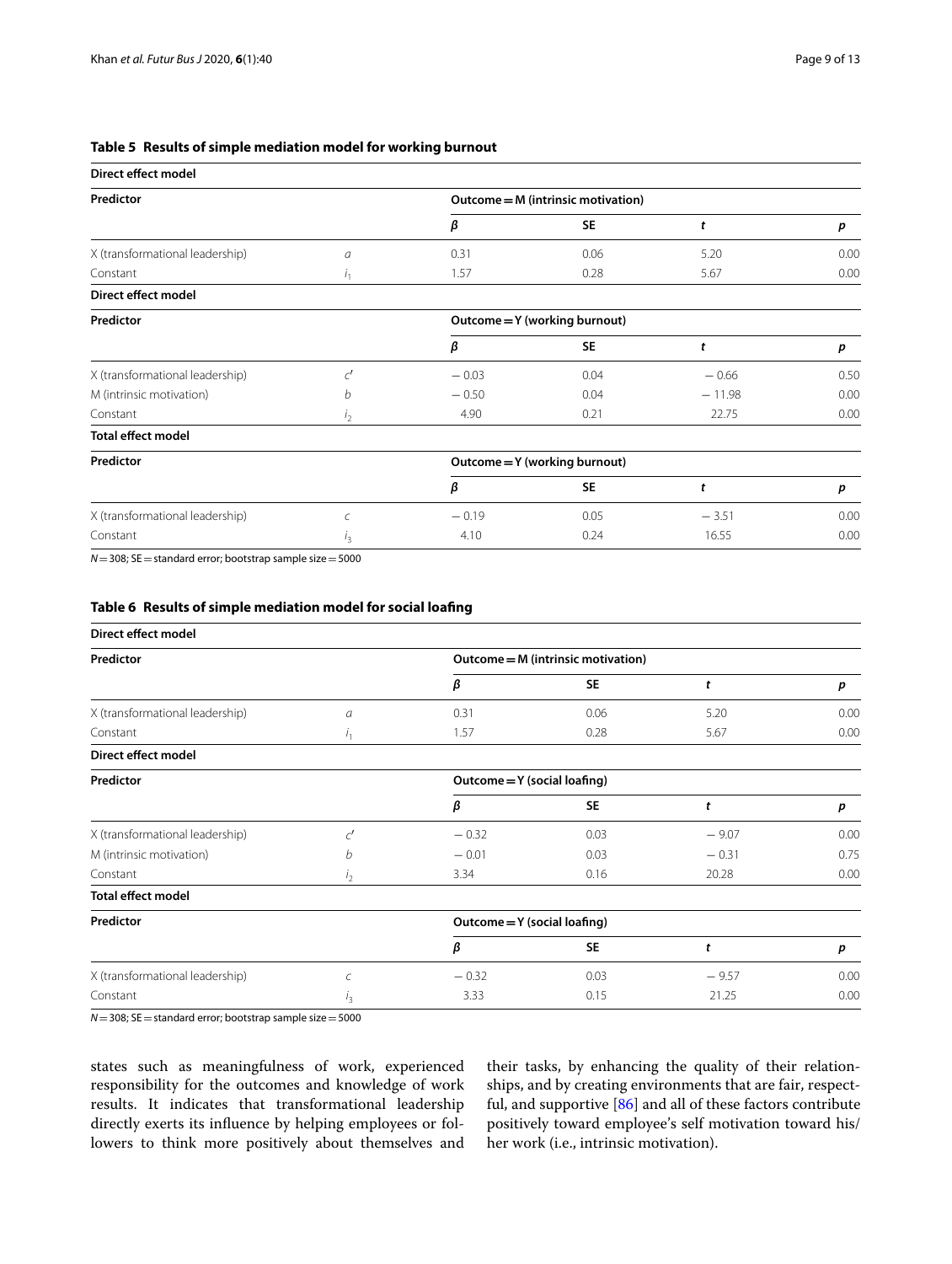

<span id="page-9-0"></span>The positive elements of transformational leadership bring out positive psychological states by escalating intrinsic motivation among employees. Employees with increased intrinsic motivation are more efective and efficient toward their work performances. They are supposed to be converted into responsive and perform efficiently in their work [[64\]](#page-11-52).

This study results showed signifcant positive relationship of transformational leadership on working burnout through intrinsic motivation. When a transformational leader indicates support for honest and fair matters associated with employees, the employee feels less exhausted and motivated. Intrinsically motivated employees who are driven by enjoyment and interest in their work are more likely to work hard at their jobs and feel less fatigue, less emotional exhaustion, and increased desire to participate in the organization [\[49\]](#page-11-29).

Finally, it was examined that how transformational leadership impact social loafng through Intrinsic motivation. Findings depicts that although Social loafng has a signifcant and negative relationship with transformational leader, but their indirect relationship through intrinsic motivation is not signifcant The reason behind can be that the direct strong association between transformational leader and social loafng as "transactional leaders efectively inspire followers to identify with a mission while rallying them to work together to achieve organizational objectives." Further, social loafng in employees is also efected signifcantly by other factors such as workload, organizational culture, tenure of job. etc.

## **Practical implications**

Our study also provides several practical implications for organizations. Transformational leaders who realize the signifcance of intrinsic motivation for employees will adopt such behaviors that are conducive for development employees' intrinsic motivation at the workplace. The results of current study confrmed that transformational leadership through fostering intrinsic motivation create such environment which is stress free and fruitful for employee efective performance. One way to exhibit these behaviors by managers is to aim at encouraging motivation among employees based on their inherent happiness and enjoyment. Another way to enhance employees' intrinsic motivation and involvement toward organizational success is to value their contributions and sharing organizational goals and objectives with their workers. Further, it is very essential for organizational leaders to be transformed by being informed of their employees well because transformational leader can inspire people to achieve unexpected or remarkable results. It gives workers autonomy over specifc jobs, as well as the authority to make decisions once they have been trained. In that the leader can inspire workers to fnd better ways of achieving a goal as leadership can mobilize people into groups that can get work done, and morale, in that transformational leaders raise the wellbeing and motivation level of a group through excellent connection. The fndings of this study also stressed the need of designing leadership coaching and training programs in order to develop transformational leadership which may include "programs for communication, motivation, and brainstorming, to train employees with the necessary resources to be more articulate and inspirational as well as to think out of the box".

# **Limitations and future directions**

The frst limitation of this research is that cross-sectional survey has been conducted. There may be ambiguity in establishing causal direction. Results may vary while collecting data at various times. It is suggested to conduct longitudinal study design in future research to see how impact of transformational leadership on employee outcomes varies over time. Next, it represented data from only the telecom sector of Lahore, Pakistan which may limit the study generalizability it would have been advantageous to conduct this research across the diverse sectors and n diferent context. Another limitation of this research is that there can be a probability of response bias as all the data was collected through same source i.e., employees. For example, a person can have deliberate falsifcation by quoting false responses of statements, just to attain social desirability. An employee in the organization may have high degrees of social loafng but he may not state it appropriately as well. Future researchers may collect data from diferent sources like work performance data can be collected from supervisors.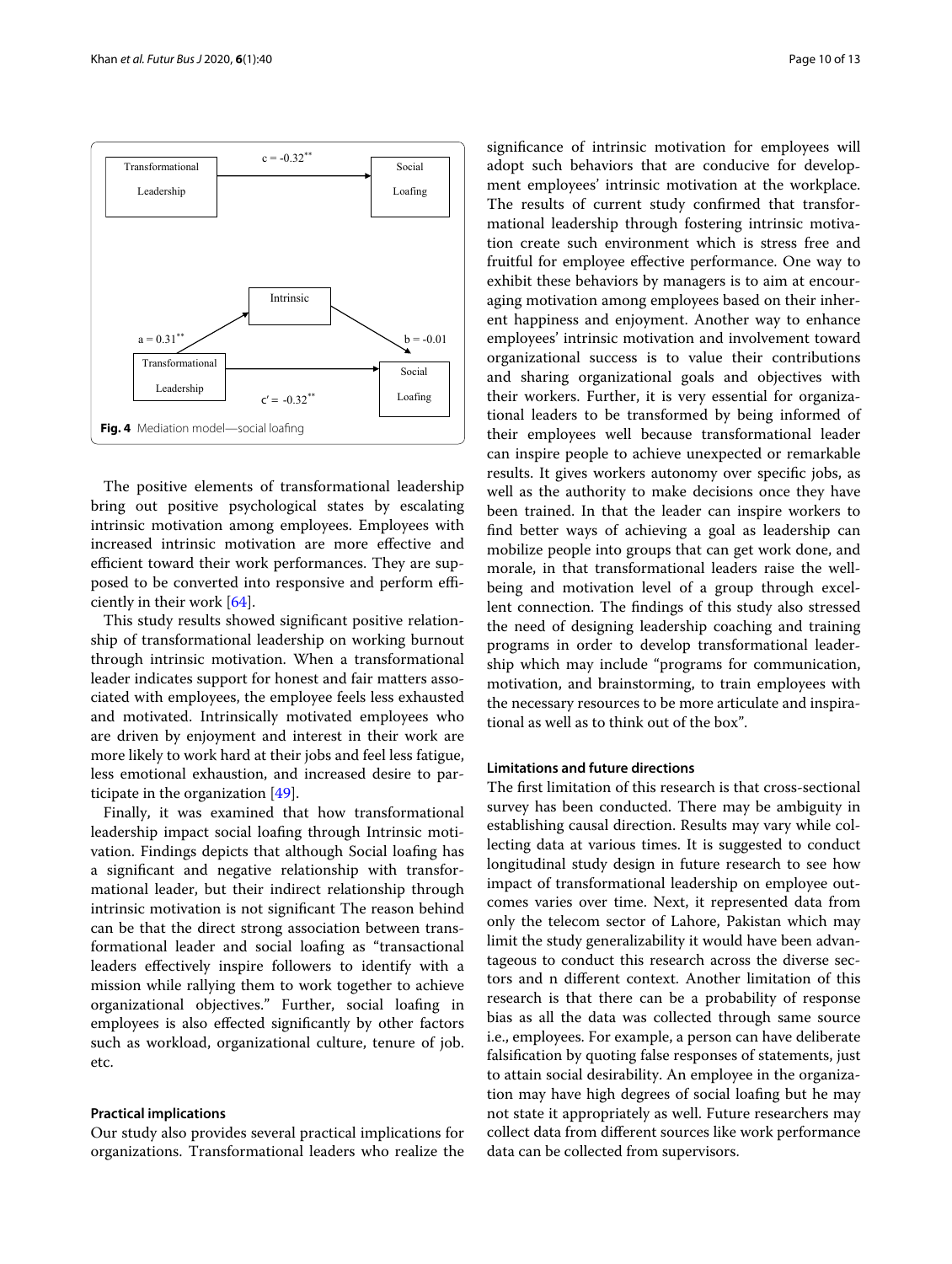Existing literature and this research too is having high tendency toward constructive and signifcant outcomes to discover impact of transformational leadership so it is suggested that in future studies impact of transformational leadership should be examined in relation to more negative employee outcomes such as turnover intention and cyber loafng.

It is also recommended to see the impact of other mediators like emotional stability between transformational leadership and employees' various outcomes.

Furthermore, future studies can also observe the efect of diferent moderators such as performance appraisal politics and contingent awards on the existing research model. It might prove valuable.

Future studies can also respond to the limitations of current research by collecting data across diferent business sectors (education, banking, etc.) of diverse locations.

#### **Conclusion**

This research contributes to the feld of organizational behavior by enhancing our knowledge on how a transformational leader upgrades employees' positive work outcomes by improving their intrinsic motivation. Furthermore, their increased intrinsic motivation will develop their positive work outcomes by increasing employees' work performance and the same time reducing their burnout and work stress. We hope that our study will stimulate future endeavors to advance our understanding in this domain.

#### **Acknowledgements**

We would like to thank family friends and teachers for their constant help and support to conduct this research.

#### **Authors' contribution**

Every author made contribution in each of the sections.HK completed her thesis on this topic for her M.Phil degree, MR supervised her in her thesis, THB has helped in proof reading the document and incorporating the reviewer's comments, SF helped in putting it into paper format and JA helped in the analysis. All the authors have read and approved the document.

#### **Funding**

This research did not receive any specifc grant from funding agencies in the public, commercial, or not-for-proft sectors.

#### **Availability of data and materials**

The datasets used and/or analyzed during the current study are available from the corresponding author on reasonable request.

#### **Competing interest**

We do hereby solemnly affirm that we do not have any conflict of interest to declare, and that the study was conducted for purely academic/research purposes. "The authors have no competing interest."

#### **Author details**

<sup>1</sup> Kinnaird College for Women, Lahore, Pakistan.<sup>2</sup> Department of Business Administration, Kinnaird College for Women, Lahore, Pakistan.<sup>3</sup> School of Business Administration, National College of Business Administration and Economics, Lahore, Pakistan.

Received: 30 April 2020 Accepted: 2 November 2020 Published: 9 December 2020

#### **References**

- <span id="page-10-21"></span>1. Akgunduz Y, Eryilmaz G (2018) Does turnover intention mediate the efects of job insecurity and co-worker support on social loafng? Int J Hosp Manag 68:41–49
- <span id="page-10-14"></span>2. Aleksynska M (2018) Temporary employment, work quality, and job satisfaction. J Comp Econ 46(3):722–735
- <span id="page-10-12"></span>3. Ambrose ML, Kulik CT (1999) Old friends, new faces: motivation research in the 1990s. J Manag 25(3):231–292
- <span id="page-10-8"></span>4. Anderson HJ, Baur JE, Grifth JA, Buckley MR (2017) What works for you may not work for (Gen) Me: limitations of present leadership theories for the new generation. Leadersh Q 28(1):245–260
- <span id="page-10-6"></span>5. Arda ÖA, Yıldız B (2019) The moderating role of transformational leadership on the relationship between careerism and social loafng behaviors: a propositional review. In: Handbook of research on contemporary approaches in management and organizational strategy. IGI Global, pp 226–247
- <span id="page-10-9"></span>6. Arnold KA, Connelly CE, Gellatly IR, Walsh MM, Withey MJ (2017) Using a pattern-oriented approach to study leaders: implications for burnout and perceived role demand. J Organ Behav 38(7):1038–1056
- <span id="page-10-15"></span>7. Arnulf JK, Dysvik A, Larsen KR (2018) Measuring semantic components in training and motivation: a methodological introduction to the semantic theory of survey response. Hum Resour Dev Q 30:17–38
- <span id="page-10-1"></span>8. Avolio BJ, Walumbwa FO, Weber TJ (2009) Leadership: current theories, research, and future directions. Annu Rev Psychol 60:421–449
- <span id="page-10-7"></span>9. Barling J, Weber T, Kelloway EK (1996) Effects of transformational leadership training on attitudinal and fnancial outcomes: a feld experiment. J Appl Psychol 81(6):827
- <span id="page-10-13"></span>10. Barrick MR, Parks L, Mount MK (2005) Self-monitoring as a moderator of the relationships between personality traits and performance. Pers Psychol 58(3):745–767
- <span id="page-10-11"></span>11. Bass BM, Riggio RE (2006) Transformational leadership, 2nd edn. Lawrence Erlbaum, Mahwah
- <span id="page-10-2"></span>12. Bass BM (1985) Leadership and performance beyond expectations. Collier Macmillan, London
- <span id="page-10-3"></span>13. Bass BM (1990) From transactional to transformational leadership: learning to share the vision. Org Dyn 18(3):19–31
- <span id="page-10-4"></span>14. Bednall TC, Rafferty AE, Shipton H, Sanders K, Jackson JC (2018) Innovative behaviour: how much transformational leadership do you need? Br J Manag 29(4):796–816
- <span id="page-10-19"></span>15. ten Brummelhuis LL, Ter Hoeven CL, Bakker AB, Peper B (2011) Breaking through the loss cycle of burnout: the role of motivation. J Occup Organ Psychol 84(2):268–287
- <span id="page-10-5"></span>16. Buil I, Martínez E, Matute J (2019) Transformational leadership and employee performance: the role of identifcation, engagement and proactive personality. Int J Hosp Manag 77:64–75
- <span id="page-10-22"></span>17. Burke CS, Sims DE, Lazzara EH, Salas E (2007) Trust in leadership: a multilevel review and integration. Leadersh Q 18(6):606–632
- <span id="page-10-10"></span>18. Carton AM, Murphy C, Clark JR (2014) A (blurry) vision of the future: how leader rhetoric about ultimate goals infuences performance. Acad Manag J 57:1544–1570
- <span id="page-10-16"></span>19. Çetin F, Aşkun D (2018) The effect of occupational self-efficacy on work performance through intrinsic work motivation. Manag Res Rev 41(2):186–201
- <span id="page-10-0"></span>20. Chan SCH, Mak WM (2014) Transformational leadership, pride in being a follower of the leader and organizational commitment. Leadersh Organ Dev J 35(8):674–690
- <span id="page-10-20"></span>21. Chang Y, Hou RJ, Wang K, Cui AP, Zhang CB (2020) Efects of intrinsic and extrinsic motivation on social loafng in online travel communities. Comput Hum Behav 109:106360
- <span id="page-10-17"></span>22. Charbonneau D, Barling J, Kelloway EK (2001) Transformational leadership and sports performance: the mediating role of intrinsic motivation 1. J Appl Soc Psychol 31(7):1521–1534
- <span id="page-10-18"></span>23. Conchie SM (2013) Transformational leadership, intrinsic motivation, and trust: a moderated-mediated model of workplace safety. J Occup Health Psychol 18(2):198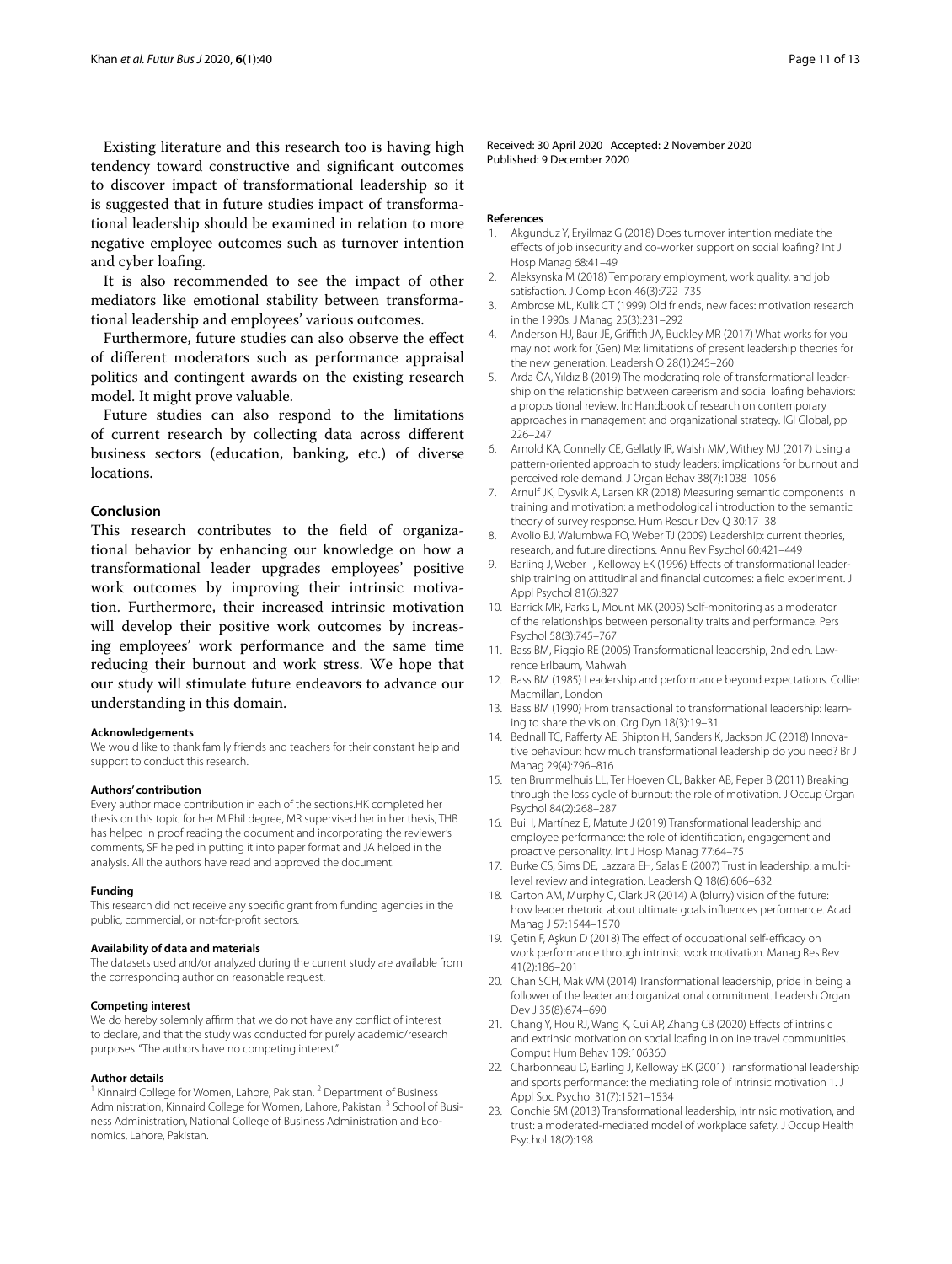- <span id="page-11-13"></span>24. Chen CHV, Li HH, Tang YY (2009) Transformational leadership and creativity: exploring the mediating efects of creative thinking and intrinsic motivation. Int J Manag Enterp Dev 6(2):198–211
- <span id="page-11-26"></span>25. Cox AE, Ullrich-French S, Tylka TL, McMahon AK (2019) The roles of self-compassion, body surveillance, and body appreciation in predicting intrinsic motivation for physical activity: cross-sectional associations, and prospective changes within a yoga context. Body Image 29:110–117
- <span id="page-11-19"></span>26. Deci EL, Ryan RM (1985) The general causality orientations scale: selfdetermination in personality. J Res Pers 19(2):109–134
- <span id="page-11-38"></span>27. Deci EL, Ryan RM (2008) Self-determination theory: a macrotheory of human motivation, development, and health. Can Psychol 49(3):182
- <span id="page-11-7"></span>28. Diebig M, Bormann KC, Rowold J (2017) Day-level transformational leadership and followers' daily level of stress: a moderated mediation model of team cooperation, role confict, and type of communication. Eur J Work Organ Psychol 26(2):234–249
- <span id="page-11-42"></span>29. Dufy MK, Shaw JD (2000) The Salieri syndrome: consequences of envy in groups. Small Group Res 31(1):3–23
- <span id="page-11-11"></span>30. Erez M, Gopher D, Arzi N (1990) Effects of goal difficulty, self-set goals, and monetary rewards on dual task performance. Organ Behav Hum Decis Process 47(2):247–269
- <span id="page-11-12"></span>31. Fitzgerald S, Schutte NS (2010) Increasing transformational leadership through enhancing self-efficacy. J Manag Dev 29(5):495-505
- <span id="page-11-39"></span>32. Gagné M, Deci EL (2005) Self-determination theory and work motivation. J Organ Behav 26(4):331–362
- <span id="page-11-34"></span>33. George JM (1992) Extrinsic and intrinsic origins of perceived social loafng in organizations. Acad Manag J 35(1):191–202
- <span id="page-11-15"></span>34. Ghasabeh MS, Soosay C, Reaiche C (2015) The emerging role of transformational leadership. J Dev Areas 49(6):459–467
- <span id="page-11-40"></span>35. Gilbert S, Horsman P, Kelloway EK (2016) The motivation for transformational leadership scale. Leadersh Organ Dev J 49(6):459–467
- <span id="page-11-25"></span>36. Gillet N, Fouquereau E, Bonnaud-Antignac A, Mokounkolo R, Colombat P (2013) The mediating role of organizational justice in the relationship between transformational leadership and nurses' quality of work life: a cross-sectional questionnaire survey. Int J Nurs Stud 50(10):1359–1367
- <span id="page-11-21"></span>37. Gist ME (1987) Self-efficacy: implications for organizational behavior and human resource management. Acad Manag Rev 12(3):472–485
- <span id="page-11-24"></span>38. Grant AM (2008) Does intrinsic motivation fuel the prosocial fre? motivational synergy in predicting persistence, performance, and productivity. J Appl Psychol 93(1):48
- <span id="page-11-23"></span>39. Gumusluoglu L, Ilsev A (2009) Transformational leadership, creativity, and organizational innovation. J Bus Res 62(4):461–473. [https://doi.](https://doi.org/10.1016/j.jbusres.2007.07.032) [org/10.1016/j.jbusres.2007.07.032](https://doi.org/10.1016/j.jbusres.2007.07.032)
- <span id="page-11-5"></span>40. Hildenbrand K, Sacramento CA, Binnewies C (2018) Transformational leadership and burnout: the role of thriving and followers' openness to experience. J Occup Health Psychol 23(1):31
- <span id="page-11-33"></span>41. De Hoogh AH, Den Hartog DN (2009) Neuroticism and locus of control as moderators of the relationships of charismatic and autocratic leadership with burnout. J Appl Psychol 94(4):1058
- <span id="page-11-14"></span>42. Jensen UT, Bro LL (2018) How transformational leadership supports intrinsic motivation and public service motivation: the mediating role of basic need satisfaction. Am Rev Pub Admin 48(6):535–549
- <span id="page-11-22"></span>43. Joo BKB, Park S (2010) Career satisfaction, organizational commitment, and turnover intention. Leadersh Organ Dev J 31(6):482–500
- <span id="page-11-3"></span>44. Judge TA, Piccolo RF (2004) Transformational and transactional leadership: a metaanalytic test of their relative validity. J Appl Psychol 89(5):755–768
- <span id="page-11-9"></span>45. Kahai SS, Sosik JJ, Avolio BJ (2003) Efects of leadership style, anonymity, and rewards on creativity-relevant processes and outcomes in an electronic meeting system context. Leadersh Q 14(4–5):499–524
- <span id="page-11-37"></span>46. Karau SJ, Williams KD (1993) Social loafng: a meta-analytic review and theoretical integration. J Pers Soc Psychol 65(4):681
- <span id="page-11-44"></span>47. Karau SJ, Williams KD (1995) Social loafng: research fndings, implications, and future directions. Curr Dir Psychol Sci 4(5):134–140
- <span id="page-11-50"></span>48. Khattak MN, Zolin R, Muhammad N (2020) Linking transformational leadership and continuous improvement. Manag Res Rev 43(8):931–950
- <span id="page-11-29"></span>49. Kim S (2017) National culture and public service motivation: investigating the relationship using Hofstede's fve cultural dimensions. Int Rev Admin Sci 83(1):23–40
- <span id="page-11-32"></span>50. Kim J (2018) The contrary efects of intrinsic and extrinsic motivations on burnout and turnover intention in the public sector. Int J Manpow 39(3):486–500
- <span id="page-11-17"></span>51. Koh D, Lee K, Joshi K (2019) Transformational leadership and creativity: a meta-analytic review and identifcation of an integrated model. J Organ Behav 40(6):625–650
- <span id="page-11-4"></span>52. Kovjanic S, Schuh SC, Jonas K (2013) Transformational leadership and performance: an experimental investigation of the mediating efects of basic needs satisfaction and work engagement. J Occup Organ Psychol 86(4):543–555
- <span id="page-11-49"></span>53. Kristensen TS, Borritz M, Villadsen E, Christensen KB (2005) The copenhagen burnout inventory: a new tool for the assessment of burnout. Work & Stress 19(3):192–207
- <span id="page-11-45"></span>54. Latane B, Williams K, Harkins S (1979) Social loafng. Psychol Today 110:104–106
- <span id="page-11-8"></span>55. Liden RC, Wayne SJ, Jaworski RA, Bennett N (2004) Social loafng: a feld investigation. J Manag 30(2):285–304
- <span id="page-11-48"></span>56. Liu Y, Raker JR, Lewis JE (2018) Evaluating student motivation in organic chemistry courses: moving from a lecture-based to a fipped approach with peer-led team learning. Chem Educ Res Pract 19(1):251–264
- <span id="page-11-35"></span>57. Luo Z, Qu H, Marnburg E (2013) Justice perceptions and drives of hotel employee social loafng behavior. Int J Hosp Manag 33:456–464
- <span id="page-11-27"></span>58. Maslach C (2003) Job burnout: new directions in research and intervention. Curr Dir Psychol Sci 12(5):189–192
- <span id="page-11-47"></span>59. McColl-Kennedy JR, Anderson RD (2002) Impact of leadership style and emotions on subordinate performance. Leadersh Q 13(5):545–559
- <span id="page-11-46"></span>60. Mihelič KK, Culiberg B (2019) Reaping the fruits of another's labor: the role of moral meaningfulness, mindfulness, and motivation in social loafing. J Bus Ethics 160(3):713–727
- <span id="page-11-41"></span>61. Monzani L, Ripoll P, Peiró JM, Van Dick R (2014) Loafng in the digital age: the role of computer mediated communication in the relation between perceived loafng and group afective outcomes. Comput Hum Behav 33:279–285
- <span id="page-11-36"></span>62. Mulvey PW, Klein HJ (1998) The impact of perceived loafng and collective efficacy on group goal processes and group performance. Organ Behav Hum Decis Process 74(1):62–87
- <span id="page-11-10"></span>63. Nguyen HM, Mai LT, Huynh TL (2019) The role of transformational leadership toward work performance through intrinsic motivation: a study in the Pharmaceutical feld in Vietnam. J Asian Finance Econ Bus 6(4):201–212
- <span id="page-11-52"></span>64. Panatik SAB, Badri SKZ, Rajab A, Rahman HA, Shah IM (2011) The impact of work family confict on psychological well-being among school teachers in Malaysia. Proc Soc Behav Sci 29:1500–1507
- <span id="page-11-1"></span>65. Piccolo RF, Colquitt JA (2006) Transformational leadership and job behaviors: the mediating role of core job characteristics. Acad Manag J 49(2):327–340
- <span id="page-11-51"></span>66. Porter LW, Bigley GA (2003) Motivation and transformational leadership: Some organizational context issues. In: Allen RW, Porter LW, Angle HL (eds) Organizational infuence processes. Routledge, New York, pp 263–274
- <span id="page-11-43"></span>67. Price KH, Harrison DA, Gavin JH (2006) Withholding inputs in team contexts: member composition, interaction processes, evaluation structure, and social loafng. J Appl Psychol 91(6):1375–1384
- <span id="page-11-2"></span>68. Rafferty AE, Griffin MA (2004) Dimensions of transformational leadership: conceptual and empirical extensions. Leadersh Q 15(3):329–354
- <span id="page-11-30"></span>69. Robbins S, Judge T (2014) Comportements organisationnels. Pearson Education
- <span id="page-11-28"></span>70. Ryan RM, Deci EL (2000) Intrinsic and extrinsic motivations: classic defnitions and new directions. Contemp Educ Psychol 25(1):54–67
- <span id="page-11-31"></span>71. Schaufeli WB, Leiter MP, Maslach C (2009) Burnout: 35 years of research and practice. Career Dev Int 14(3):204–220
- <span id="page-11-0"></span>72. Sahu S, Pathardikar A, Kumar A (2018) Transformational leadership and turnover: mediating effects of employee engagement, employer branding, and psychological attachment. Leadersh Organ Dev J 39(31):82–99. <https://doi.org/10.1108/LODJ-12-2014-0243>
- <span id="page-11-6"></span>73. Saleem S, Ali A, Akhtar I (2016) Impact of transformational leadership on job stress and burnout: the mediating role of self-efficacy. Int J Univ Teknol Malaysia 1–16
- <span id="page-11-16"></span>74. Santrock JW (2002) Life-span development, 8th edn. McGraw-Hill
- <span id="page-11-18"></span>75. Shamir B, House RJ, Arthur MB (1993) The motivational efects of charismatic leadership: a self-concept based theory. Organ Sci 4(4):577–594
- <span id="page-11-20"></span>76. Shin J, Grant AM (2019) Bored by interest: how intrinsic motivation in one task can reduce performance on other tasks. Acad Manag J 62(2):415–436